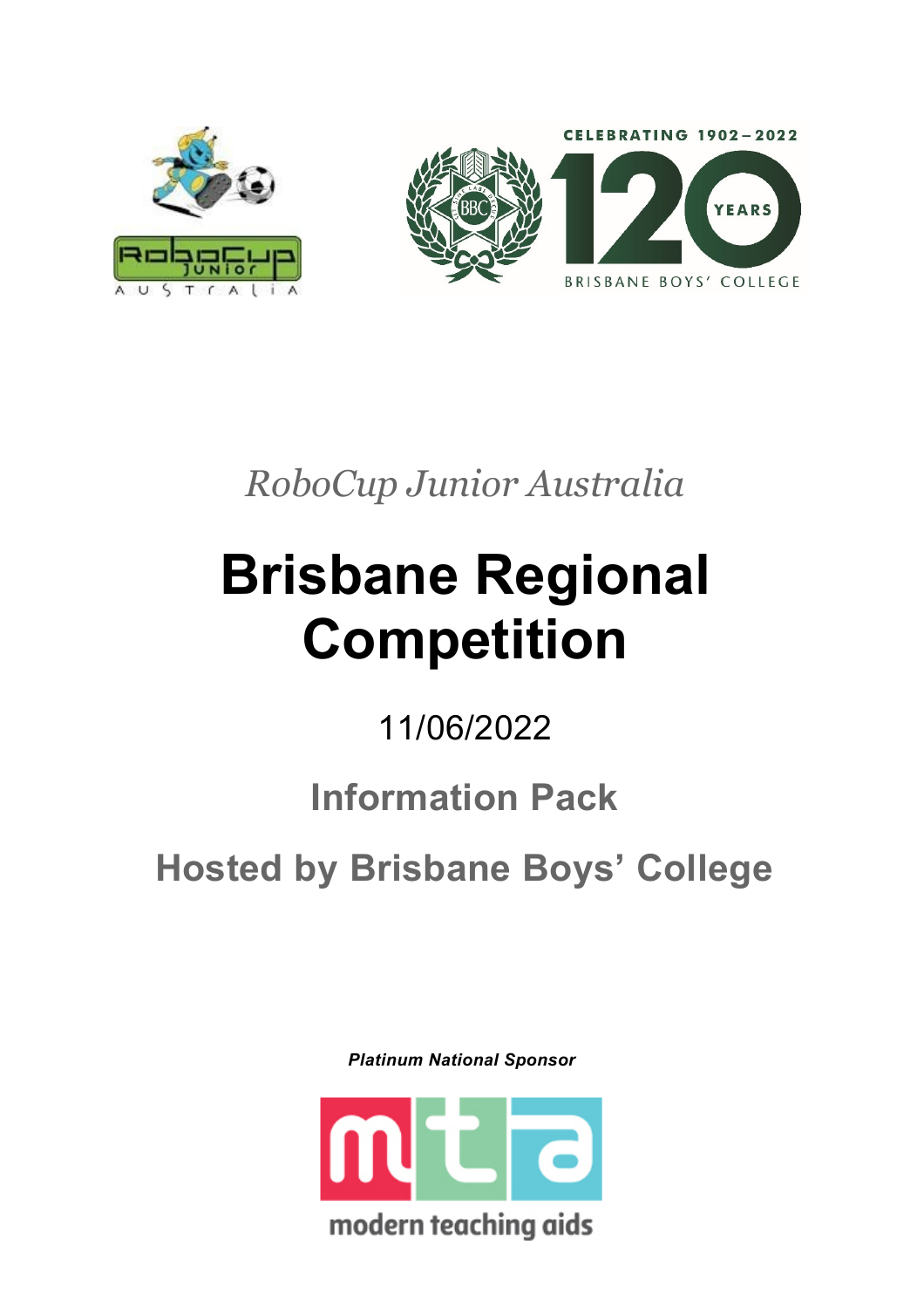## Welcome

Brisbane Boys' College Robotics Club is very proud to host the 2022 RoboCup Junior Australia Brisbane Regional Competition. The co-curricular activity - Robotics Club - has regular training after school with workshops catering for over 200 students from year 3 to 12.

RoboCup Junior Australia is an open platform robotics competition for school students of all ages. Students of all abilities are encouraged to attend, watch, or participate.

This regional competition is an excellent opportunity for new teams entering RoboCup for the first time. While still a competition, there is a greater focus on providing feedback to teams in preparation for the Queensland State Championships scheduled for 13<sup>th</sup> & 14<sup>th</sup> August 2022 at the UQ Centre, University of Queensland.

Competition Format

The Brisbane Regional Competition will offer the following challenges and divisions:

**OnStage** (Novice, Open) <https://robocupjunior.org.au/onstage> **Soccer** (Standard League, Lightweight, Open)

**Rescue Line** (Primary, Secondary, Open) <https://www.robocupjunior.org.au/rescue-line/> **Rescue Maze** (Open) <br> **Rescue Maze** (Open) <https://www.robocupjunior.org.au/rescue-maze/><br> **Soccer** (Standard League, Lightweight, Open) https://robocupjunior.org.au/soccer

Mentors should check the official 2022 RoboCup Australia challenge rules to check their teams' divisions. As a regional competition, teams and mentors should be prepared for local variations to the National Rules. These changes will be announced during each division's briefing before the competition commences.

Participating teams should comprise 2 to 5 students. One-person teams will only be allowed to compete at the discretion of the organisers.

#### *Please note:*

*Space for teams to practise and prepare for their rounds will be limited.*

*Use of soldering and power tools will be permitted with prior approval. If this is required, please contact Nick Barkley* [nbarkley@bbc.qld.edu.au](mailto:nbarkley@bbc.qld.edu.au) *directly.*

*Power outlets for charging computers will not be provided. However, there will be charging stations ONLY for robot batteries (EV3, NXT or similar)*

*Please ensure all equipment is labelled with a school/personal name.*

*No food or drinks may be consumed within the competition area and practise classrooms at Brisbane Boys' College. Please use the outdoor spaces available around the College grounds and bins provided.*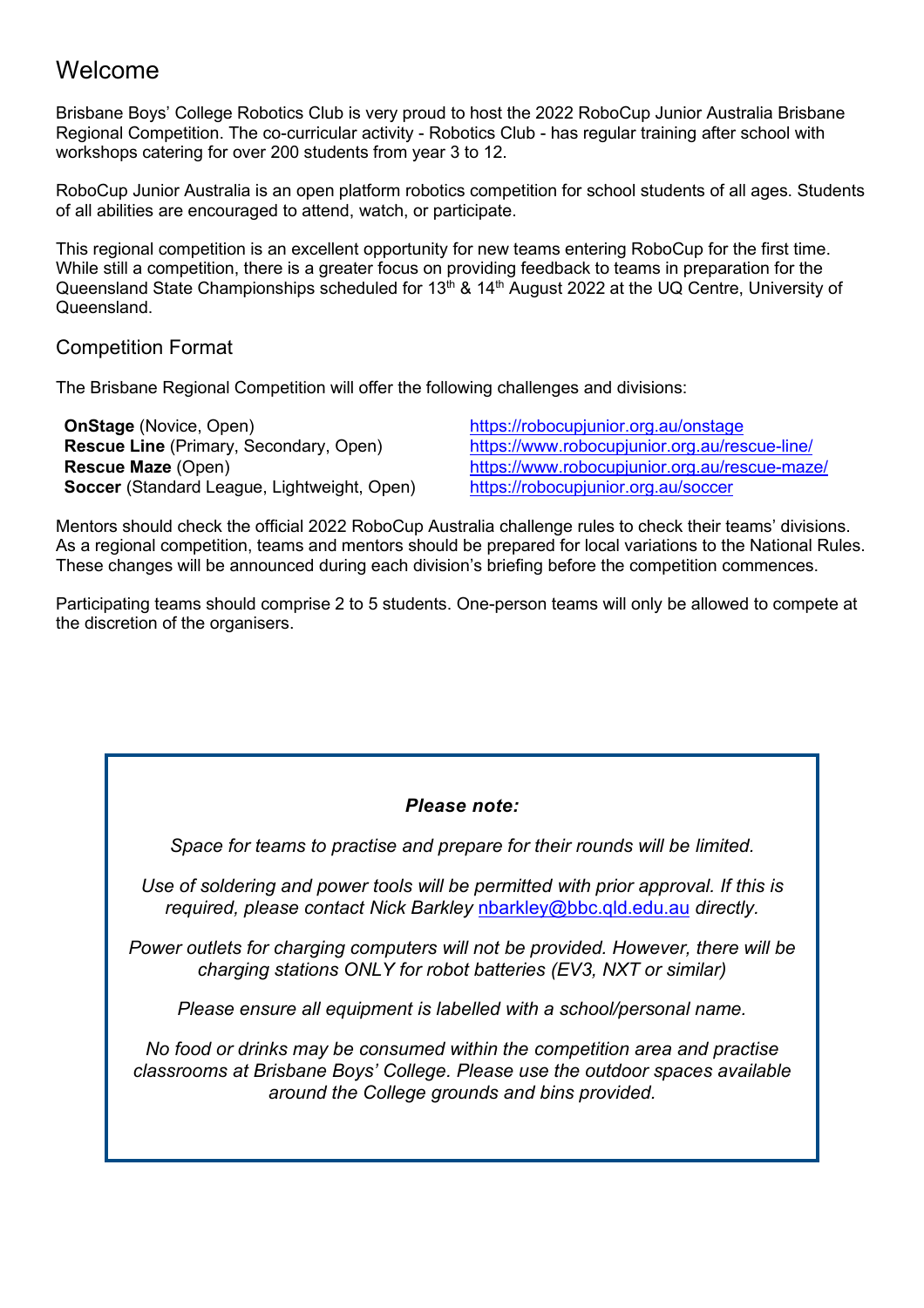## Spectators, Volunteers and Mentors

#### Supervision

Parents and spectators will be able to attend the competition. However, please note that mentors will be required to supervise students in preparation rooms but are expected to uphold the integrity of the competition.

Although Brisbane Boys' College staff and coaches will be managing and supervising the event, visiting schools or teams must ensure they have sufficient staff to supervise their students. Students must not leave the specific RoboCup competition and preparation areas.

#### Registration on Arrival

Registration for all competitions will be on Level 1, Sports Complex. Teams will be given a wristband identifying their competition (Soccer, Rescue Line or Maze, OnStage).

#### Student Preparation Areas

Please note that students will have allocated preparation areas in the Integrated Learning Centre (ILC) Level 4. Mentors will be supervising these areas.

#### Judging and Volunteering

Mentors of registered teams will be required to assist with either supervising or judging. Gaining judging experience may assist your teams when providing feedback after competitions. Please indicate your competition preference on the registration form. On arrival, please see the registration desk.

#### Presentation of Results

Results will be announced after all divisions' results have been finalised. The awards ceremony will take place at approximately 3.00pm in the Sports Complex – main competition area.

#### Registration Process

The Registration form is available on the Brisbane Regional Page of the RoboCup Junior Queensland Page. https://www.robocupjunior.org.au/challenge-regions/qld/qld-events/#event-47

#### Refreshments (Food and Drinks)

Food and drinks will be available for competitors & mentors from a food truck and coffee van located on the school grounds. Our Robotics Club Support Group will have a stall selling smaller snacks and drinks throughout the day.

*All mentors and volunteers will need to fill-in a volunteer registration form as per Queensland Government directives. Please find the link to this electronic form: <https://www.bbc.qld.edu.au/community/volunteers/>*

#### *Registrations close EOD on Monday 30th May 2022.*

Late registrations will only be accepted at the discretion of the organisers. Mentors will be emailed an invoice for all teams. Please pay the invoice by the due date.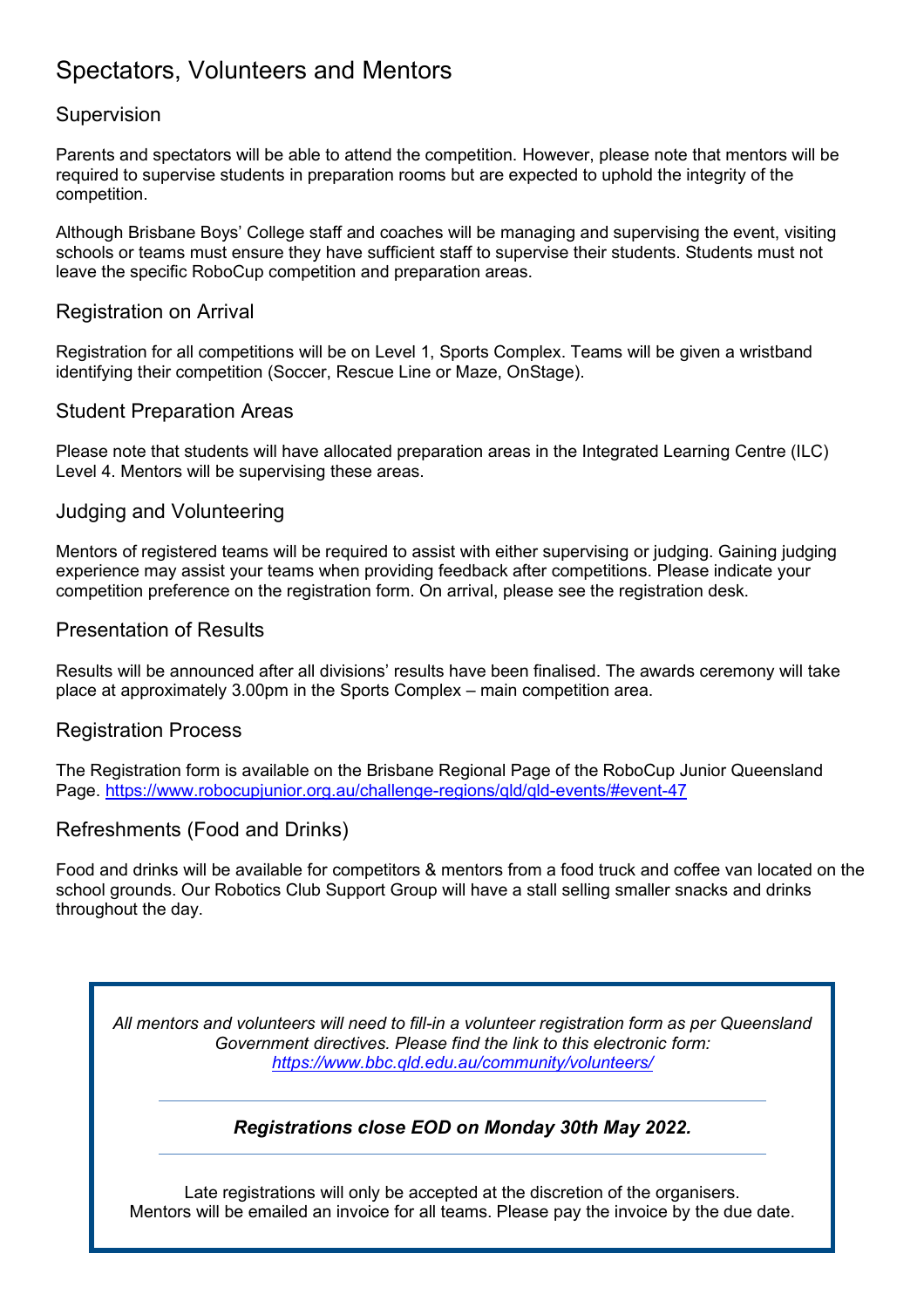## **Enquiries**

For all enquiries concerning registration for the competition, please contact Margaux Edwards via email: [margaux.edwards@robocupjunior.org.au](mailto:margaux.edwards@robocupjunior.org.au) 

For all enquiries concerning the venue, please contact Nick Barkley via email: [nbarkley@bbc.qld.edu.au](mailto:nbarkley@bbc.qld.edu.au)

## Summary:

| Eligibility                     | Open to all primary and secondary students and their mentors.                                                                                                                                                                                                                                                                                                                      |  |  |
|---------------------------------|------------------------------------------------------------------------------------------------------------------------------------------------------------------------------------------------------------------------------------------------------------------------------------------------------------------------------------------------------------------------------------|--|--|
| Competitions                    | OnStage, Rescue Line, Rescue Maze and Soccer                                                                                                                                                                                                                                                                                                                                       |  |  |
| Date                            | Saturday 11th June 2022                                                                                                                                                                                                                                                                                                                                                            |  |  |
| Time                            | 8.00am Registration and setup<br>8.45am Competition rounds commence<br>2.30pm Competition Finals<br>3.00pm Presentation of awards<br>3.30pm Competition concludes, students depart venue                                                                                                                                                                                           |  |  |
| Location                        | Sports Complex, Brisbane Boys' College.<br>Kensington Terrace, Toowong Qld 4066<br>Refer venue maps.                                                                                                                                                                                                                                                                               |  |  |
| Parking (Refer to<br>Venue Map) | The school is located near the Toowong Village shopping centre.<br>All day parking will be available on the main sports oval with entry via Moggill<br>Road.<br>On street parking is available but is limited.<br>The designated bus drop-off zone is located on Kensington Terrace                                                                                                |  |  |
| <b>Entry Fee</b>                | \$25 per team                                                                                                                                                                                                                                                                                                                                                                      |  |  |
| <b>Meals</b>                    | There will be no designated lunch time.<br>Food truck and coffee van will be provided for competitors and mentors to<br>purchase food and drinks.<br>Robotics Club Support Group will have a small stall for the purchase of snacks<br>and drinks for staff.<br>Students should bring water and snacks for the day.<br>No food or drink is to be consumed within the building.     |  |  |
| Wi-Fi                           | No guest Wi-Fi will be available.                                                                                                                                                                                                                                                                                                                                                  |  |  |
| <b>Rules</b>                    | The event will utilise the RoboCup Junior Australia rules, website:<br>http://www.robocupjunior.org.au<br>Please note there may be local changes to the rules depending on competition<br>numbers and time constraints.                                                                                                                                                            |  |  |
| Media Release                   | All attendees, whether competing or not, may be photographed or filmed by the<br>media, Brisbane Boys' College, or other individuals at the competition.<br>Signs will be prominently displayed at the entrance stating that people in the<br>competition area may be recorded for the purposes listed.<br>By registering your students, you agree to these terms on their behalf. |  |  |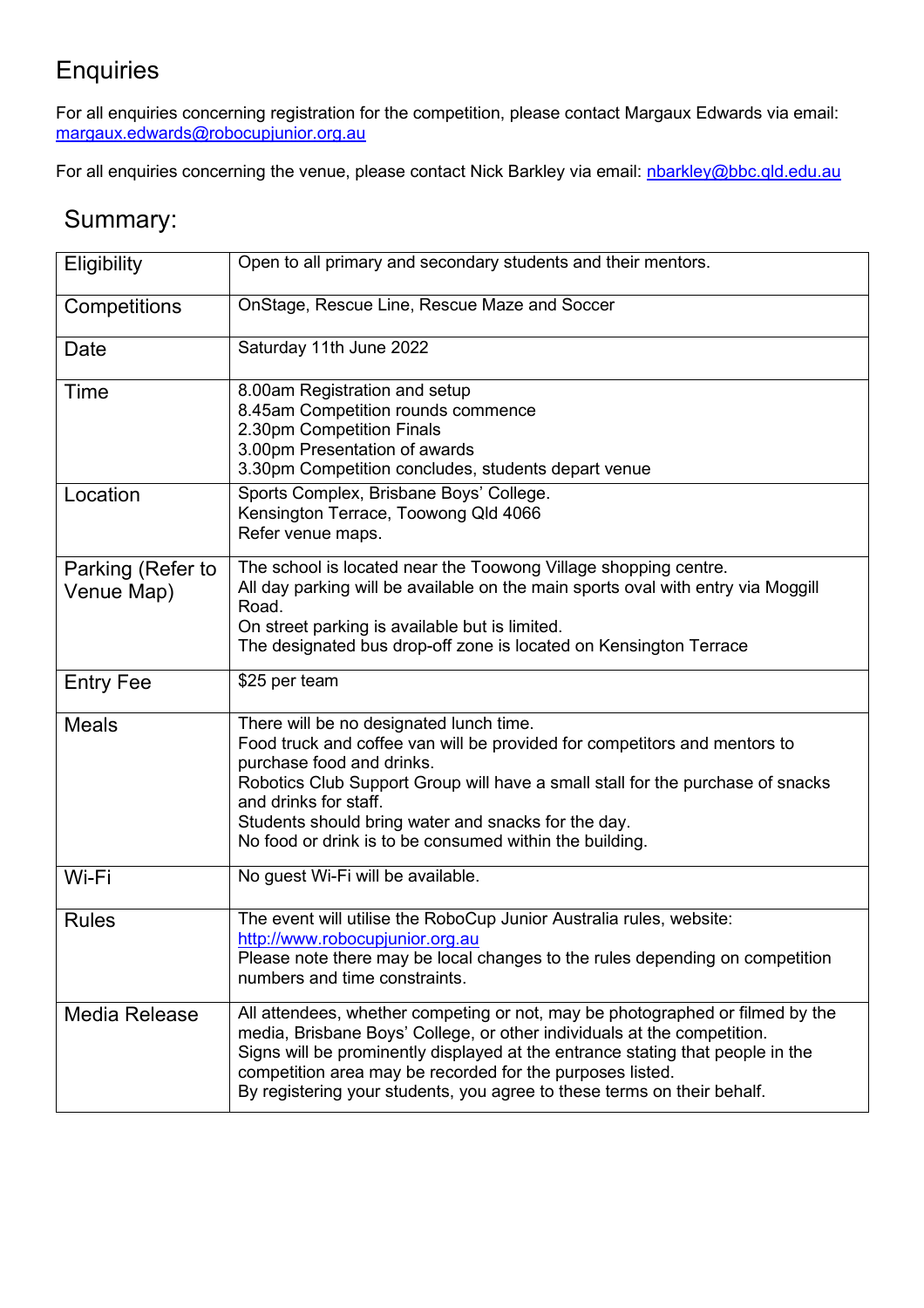## OnStage Information

One performance (at a minimum) and one technical interview will be scheduled for each team.

Please note the following structure for each round:

- Each team will be given a designation code e.g. O1
- Please ensure your team is at the marshalling area for either the performance or interview at least 10 minutes before your allocated time.
- Performance Stages will be in the Sports Complex classrooms G201 and G202.
- The OnStage Interview room will be in the audio box within the auditorium.
- Please note that mentors will be required to supervise students in preparation rooms but are expected to uphold the integrity of the competition.
- Charging stations will be available for robot batteries only.

#### Music & Technical Description Papers

Mentors must upload their team's music and Technical Description Paper (TDP) to the RoboCup Junior Mentor Upload on the Event Registration System before the competition. Teams should also bring as a backup their printed TDP to the interview and a spare named USB with their MP3 cut music.

| Team name | <b>Division</b>            | <b>Students</b> | <b>Actions</b>                          |
|-----------|----------------------------|-----------------|-----------------------------------------|
| Test      | Novice OnStage Performance | <b>Test</b>     | ∽<br>Upload file<br><b>View Details</b> |

## Rescue Line Information

The Rescue Line competition will be held in the Sports Complex, Level 2. The number of rounds will depend on the final number of registered teams in each division. It is important to attend the rescue briefing at 9:00am on the day to be clear on the interpretation of all rules, especially any local variations.

Please note the following structure for each round:

- Each team will be given a designation code e.g. R1
- Find your team name and designation code on the team listing spreadsheet
- Look at the schedule to find out the time you are required for each round
- Make sure you are at the marshalling area at least 10 minutes before your scheduled time
- When your group is called, tell the Marshall your team name and designation code so you are directed to a Rescue Field
- Check the Scorer on that field has your score sheet
- Run your robot
- At the conclusion, initial the score sheet to confirm your score
- After your run, find out when you are scheduled for your next round
- You will be running on all courses at some point during the day, but you will not know which one, until the marshal directs you to a course.
- Rescue teams will have access to seating in the rescue preparation rooms.
- Please note that mentors will be required to supervise students in preparation rooms but are expected to uphold the integrity of the competition.
- Charging stations will be available for robot batteries only.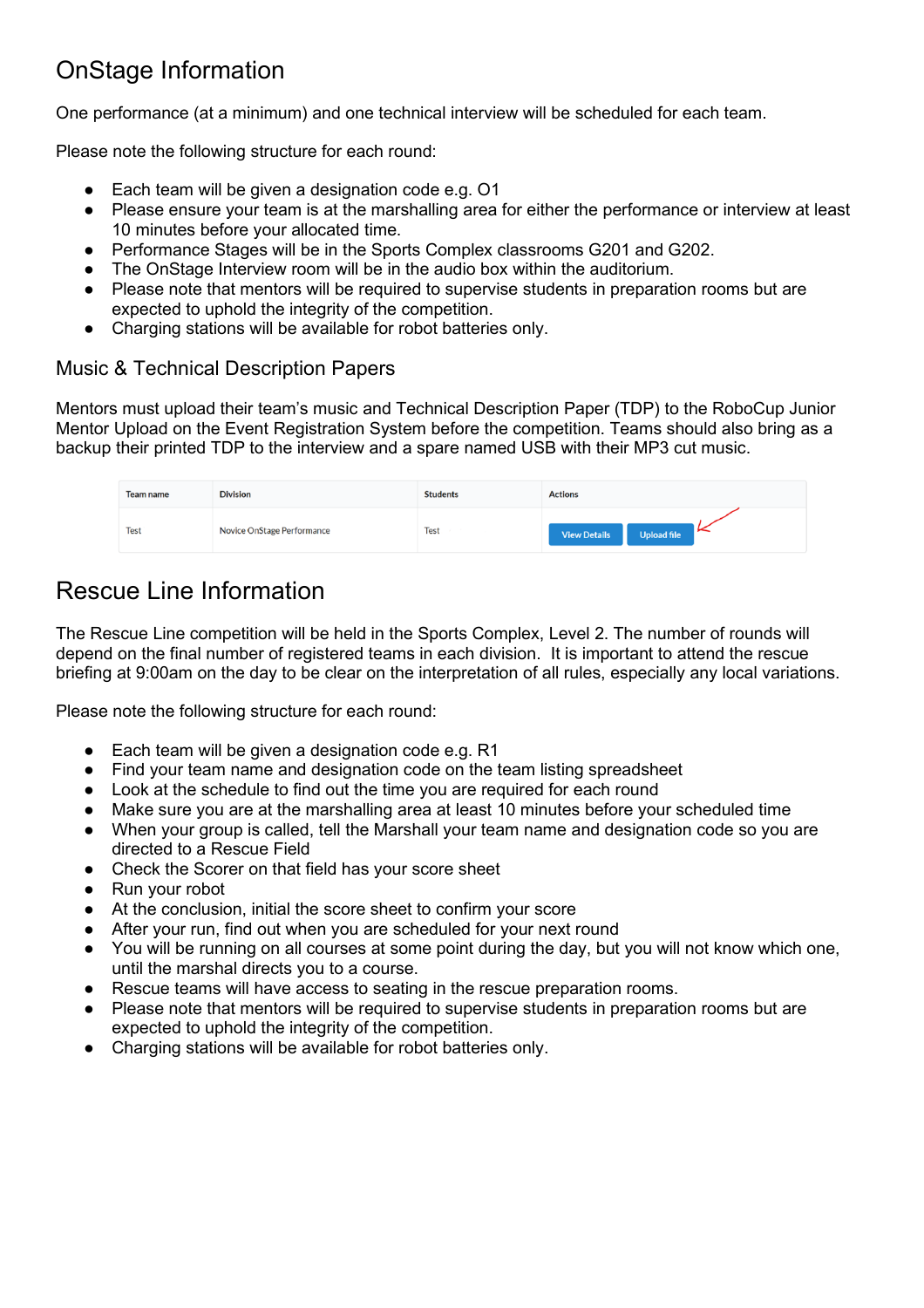## Rescue Maze Information

The Rescue Maze competition will be held in the Sports Complex, Level 2. The number of rounds with different mazes will depend on the final number of teams.

Competitors should expect heated victims, obstacles, debris, ramps and changing environmental conditions as outlined in the rules. We expect to use DAISO-brand hand and body warmers as victims. These are larger than the minimum size and will be centred on the wall. They may be placed on a backing material to help reduce heat transfer through a wall.

Please note the following structure for each round:

- Each team will be given a designation code e.g. M1
- The results will be determined by the averaged final scores.
- Due to the nature of the competition, teams will be given sufficient time between rounds to update and modify their programs and robots.
- Rescue Maze teams will have access to seating in the preparation room.
- Please note that mentors will be required to supervise students in preparation rooms but are expected to uphold the integrity of the competition.
- Charging stations will be available for robot batteries only.

### Soccer Information

The Soccer competition will be held in the Sports Complex, level 2. Please check the draw carefully as there are several preliminary rounds on different fields.

Please note the following structure for each round:

- Each team will be given a designation code e.g. S1
- Arrive at your field 10 minutes before kick-off for each round.
- The Open division will be using the passive orange ball instead of the IR ball.
- All team robots must be inspected at the soccer desk before your first match to ensure they comply with the competition rules.
- To ensure inspections proceed in a timely manner, please check the following criteria before arriving at the soccer desk:
- Dimensions check the size, including the height. Your robot will be measured with all parts fully extended. Wires should be tucked in or tied together
- Ball capture zone must be less than 30mm
- Your robots will be weighed and all parts inspected
- Your robots must be re-inspected if they have been modified at any time during the tournament.
- Soccer teams will have access to seating in the preparation room.
- Please note that mentors will be required to supervise students in preparation rooms but are expected to uphold the integrity of the competition.
- Charging stations will be available for LEGO robot batteries only.